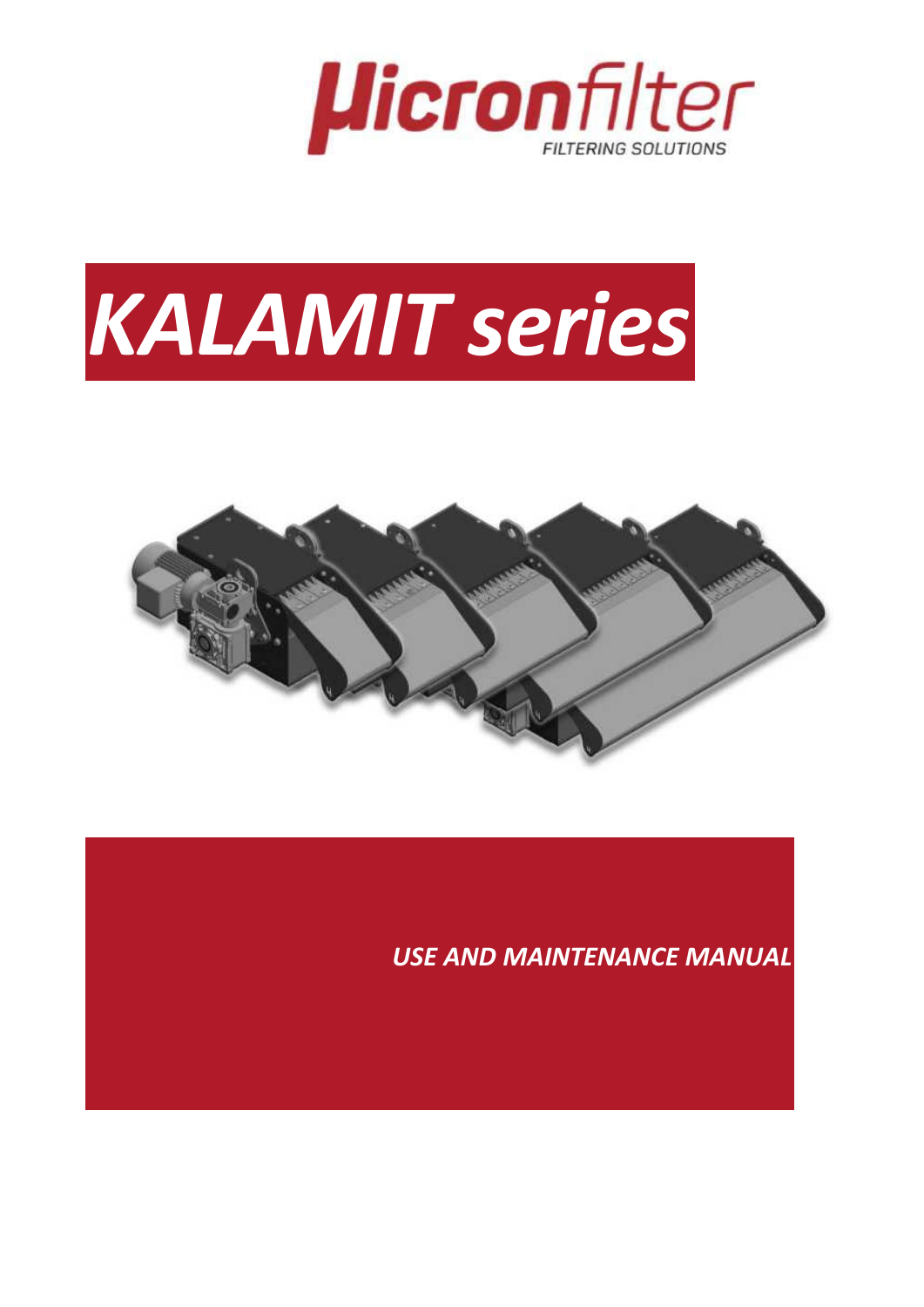

ENGLISH

#### **CONTENTS**

| 3.4 REMOVING FROM THE PACKAGING AND HANDLING 5 |  |
|------------------------------------------------|--|
|                                                |  |
|                                                |  |
|                                                |  |
|                                                |  |
|                                                |  |
|                                                |  |
|                                                |  |
|                                                |  |
|                                                |  |
|                                                |  |
|                                                |  |
|                                                |  |
|                                                |  |
|                                                |  |
|                                                |  |
|                                                |  |
|                                                |  |
|                                                |  |
|                                                |  |
|                                                |  |
|                                                |  |
|                                                |  |
|                                                |  |
|                                                |  |
|                                                |  |
|                                                |  |

# **1.0 INTRODUCTION**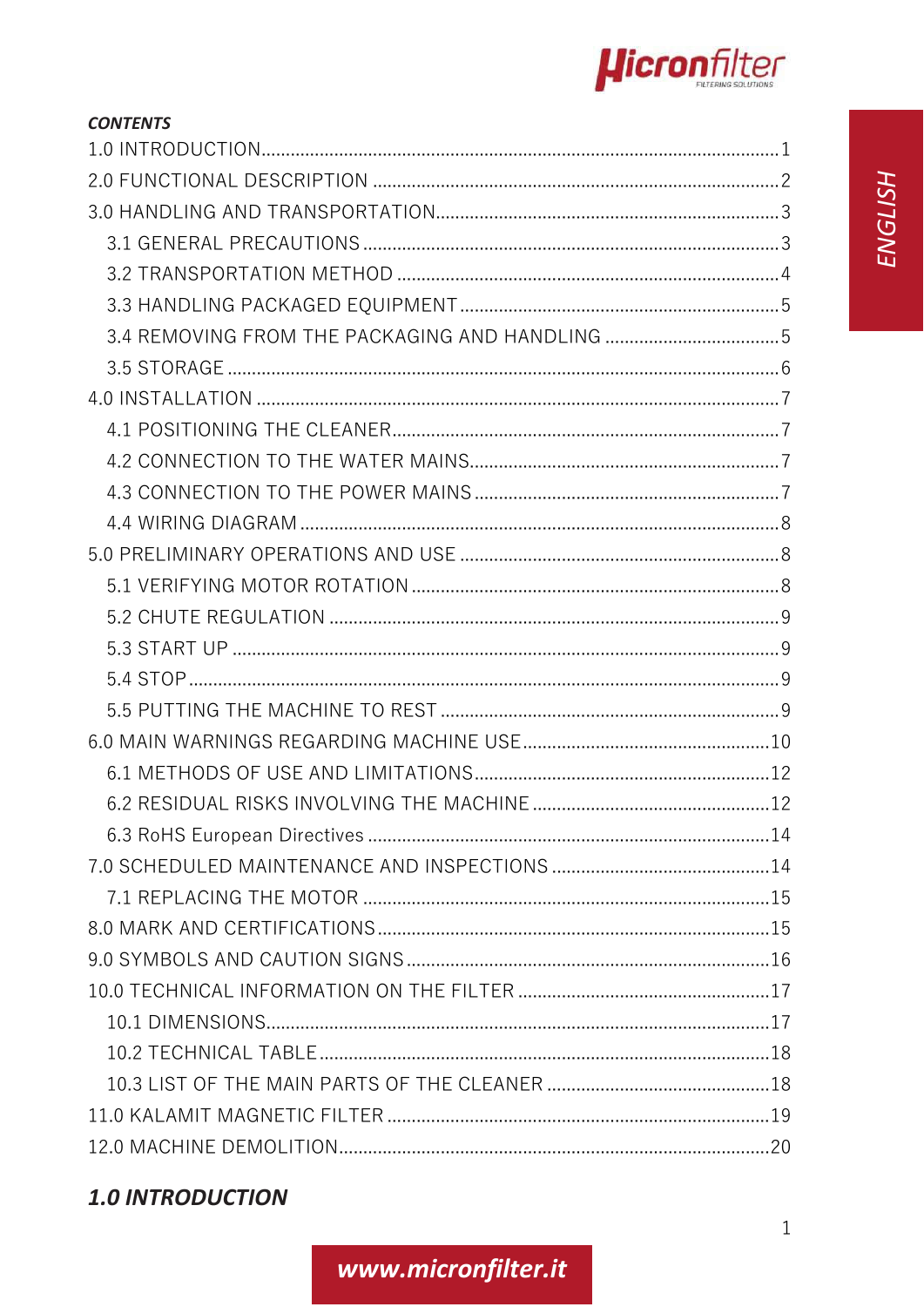

*This manual contains all the information necessary for the proper use of the machine. The user is kindly requested to take careful heed of the warnings and to read it thoroughly. It is also requested that this manual be conserved in a suitable place so that it remains legible and unaltered. The contents of this manual may be changed without notice for the purpose of including variations or improvements to the units already shipped.*

## *2.0 FUNCTIONAL DESCRIPTION*

*The Kalamit series of magnetic cleaners for cutting fluids is indicated for all machine tools used to work metal, to separate magnetic particles from emulsions and whole oils with maximum viscosity of 20° cSt at 40° C.*



*The cleaner works in a simple and effective manner, clearly illustrated in the diagram. The soiled fluid is conveyed by gravity or pressure to the inside of the cleaner. The rotating magnets (1) retain the magnetic particles, which are then removed by a comb blade (2) that sends the mud to the adjustable chute (3). The cleaned fluid flows through the containment tank (if requested) and then, according to the use, is relaunched by the machine tool via an electric pump (if requested). The magnetic disk cleaner does* 

*not use disposable filters. The recovered mud is easily disposed of as differentiated waste. The Kalamit series of magnetic cleaners for cutting fluids is indicated for all machine tools used to work metal, to separate metal particles from emulsions and whole oils with maximum viscosity of 20° cSt at 40° C, for a capacity ranging from 50 to 700 l/min. The cleaners are all made of sturdy zinc-coated sheet metal, bent and welded by a fully automated process and finished with powder coating. They consist of a support frame where the group of permanent magnets are installed, connected to a motor reducer through a command shaft. The groups are factory-supplied with a mud-scraping blade and a chute with adjustable inclination. There are also covers and flow-breaker pre-chambers, containment tanks for the filtered fluid, and many other optionals. The soiled fluid is conveyed by gravity or pressure to the inside of the cleaner. The rotating magnets retain the magnetic particles, which are then removed by a comb blade that sends the mud to the adjustable chute. The filtered fluid flows into the containment tank. The magnetic disk cleaner does not use disposable filters. The recovered mud is easily disposed of as differentiated waste.*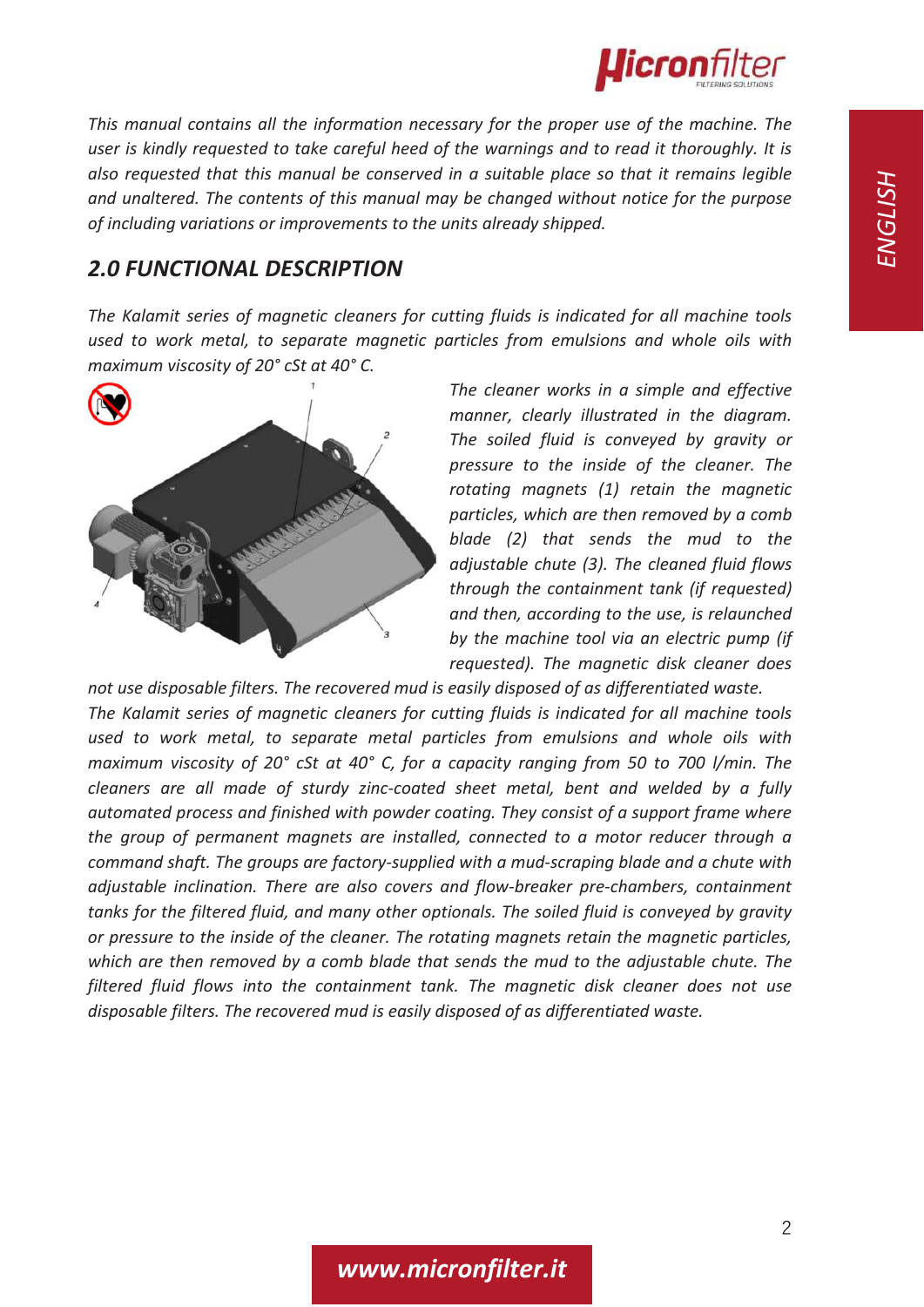

# *3.0 HANDLING AND TRANSPORTATION*

### *3.1 GENERAL PRECAUTIONS*

*The product must be shipped via covered or sheeted vehicles. User is responsible for providing the necessary means to hoist and handle the parts.*



#### **IT IS ADVISABLE TO CONTACT THE TRANSPORTATION COMPANY TO OBTAIN INFORMATION ON TRANSPORTATION METHODS AND ANY REQUESTS YOU MAY HAVE.**



*Hoisting, handling, transporting and unpacking operations of the single units of the machine must only be entrusted to workers experienced in this type of operation.*

*Operators should also be:*

- *• Instructed on the nature of the loads to be hoisted, the operations to be carried out and the procedures described in the Use and Maintenance Manual;*
- *• Authorised;*
- *• Assisted by manufacturer's employees (or employees of an authorised assistance centre) well familiarised with the machine and with its Use and Maintenance Manual;*
- *• Sure to carry out the operations fully following the procedure indicated in the manual itself.*



**DURING THE OPERATIONS, OPERATORS INVOLVED MUST WEAR PERSONAL PROTECTION EQUIPMENT, HARD HATS, GLOVES, PROTECTIVE SHOES, WORK OVERALLS AND ANY OTHER PIECE OF EQUIPMENT REQUESTED BY THE LEGISLATION IN FORCE, ACCORDING TO THE NATURE OF THE OPERATION ITSELF.**



**OPERATORS MUST ALWAYS FOLLOW THE INSTRUCTIONS AND PROHIBITIONS DESCRIBED BY THE CURRENT LEGISLATION IN FORCE REGARDING HOISTING AND TRANSPORTATION OPERATIONS.**

*Among others, the following general rules of behaviour should be respected:*

- *• Move away from loads prior to hoisting and lowering;*
- *• Never stand beneath suspended loads;*
- *• Prevent access of anyone not directly involved in the operation;*
- *• During the operations, keep a safe distance from the hoisted weight.*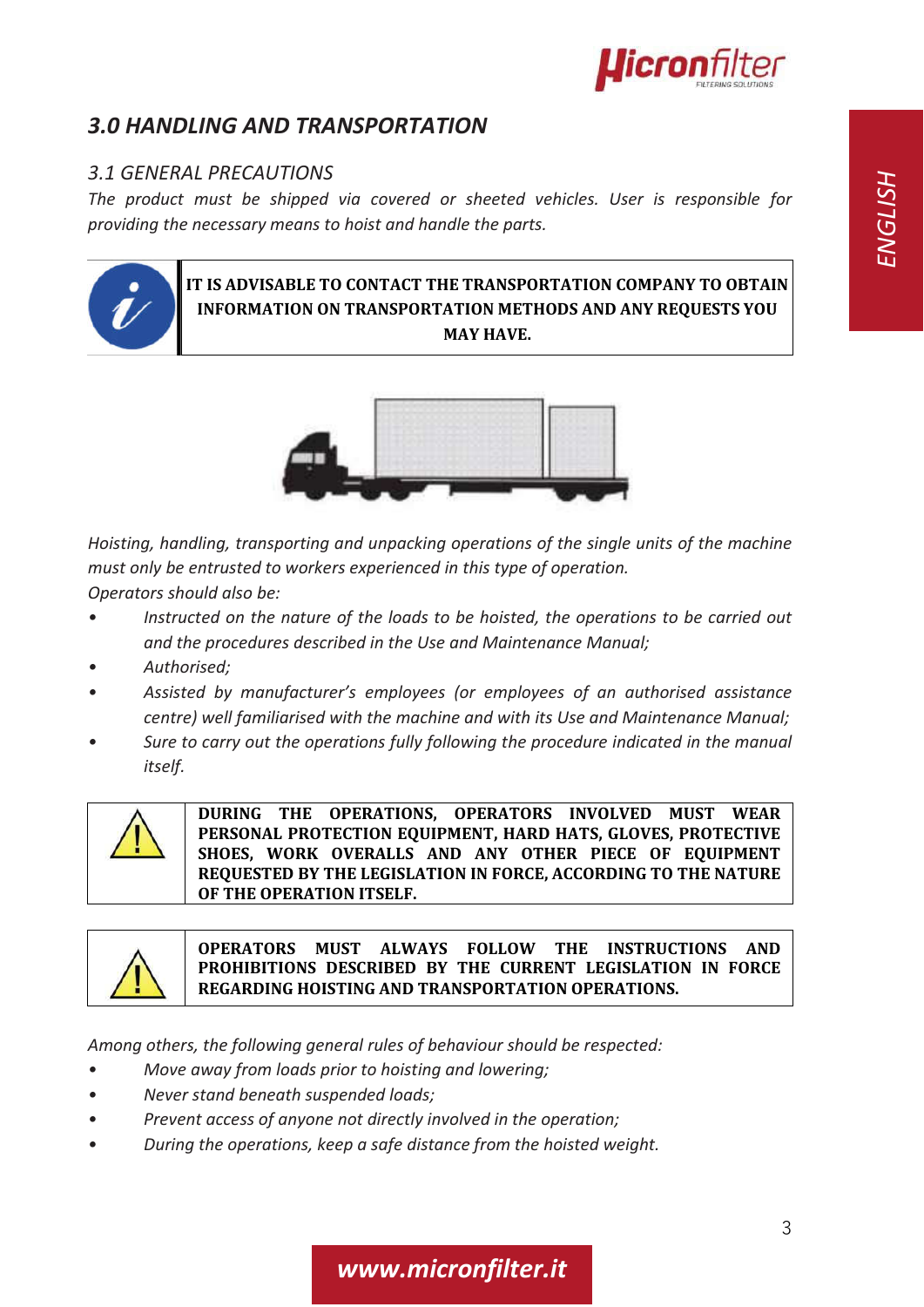



*The product must be shipped via covered or sheeted vehicles. User is responsible for providing the necessary means to hoist and handle the parts.*



#### **FAILING TO FOLLOW THE PRECAUTIONS INDICATED ABOVE MAY LEAD TO SERIOUS ACCIDENTS WITH CONSEQUENT DAMAGE TO THE MACHINES AND INJURY OF THE OPERATORS.**

*When the machine is received, the final user is in charge of checking the packaging list containing the details of the load, as well as the integrity of the materials and the parts, immediately reporting to the Manufacturer should any damage be identified.*

*The User is also in charge of providing proper power feed according to its technical features.*



**ONCE ARRIVED AT ITS DESTINATION, THE MACHINE MUST BE HANDLED WITH EXTREME CARE.**

# *3.2 TRANSPORTATION METHOD TRANSPORTATION IN WOOD CRATES*

*The machine is divided in parts and is wrapped in thermoplastic material to ensure the protection of the parts. It comes packaged in a wooden crate or cage (according to its destination or to contract terms).*



*When the machine arrives, make sure its single units have not* 

*been damaged during transportation and that all parts described in the shipping list are present, including the Use and Maintenance Manual, if included in the packaging.*

| THE MEANS USED TO HANDLE THE MACHINE MUST BE SUITABLE FOR<br>THE HOISTING OF ITS SINGLE PARTS.                                                                                                                                                                                |
|-------------------------------------------------------------------------------------------------------------------------------------------------------------------------------------------------------------------------------------------------------------------------------|
| THIS OPERATION MUST BE CARRIED OUT BY SUITABLY TRAINED<br>PERSONNEL (SLINGERS, CRANE OPERATORS, FORKLIFT OPERATORS<br>ETC). THERE MUST BE AN OPERATOR IN CHARGE OF SIGNALLING, AS<br>THE SIZE OF THE UNITS BEING HANDLED MAY REDUCE VISIBILITY FROM<br>THE CRANE OR FORKLIFT. |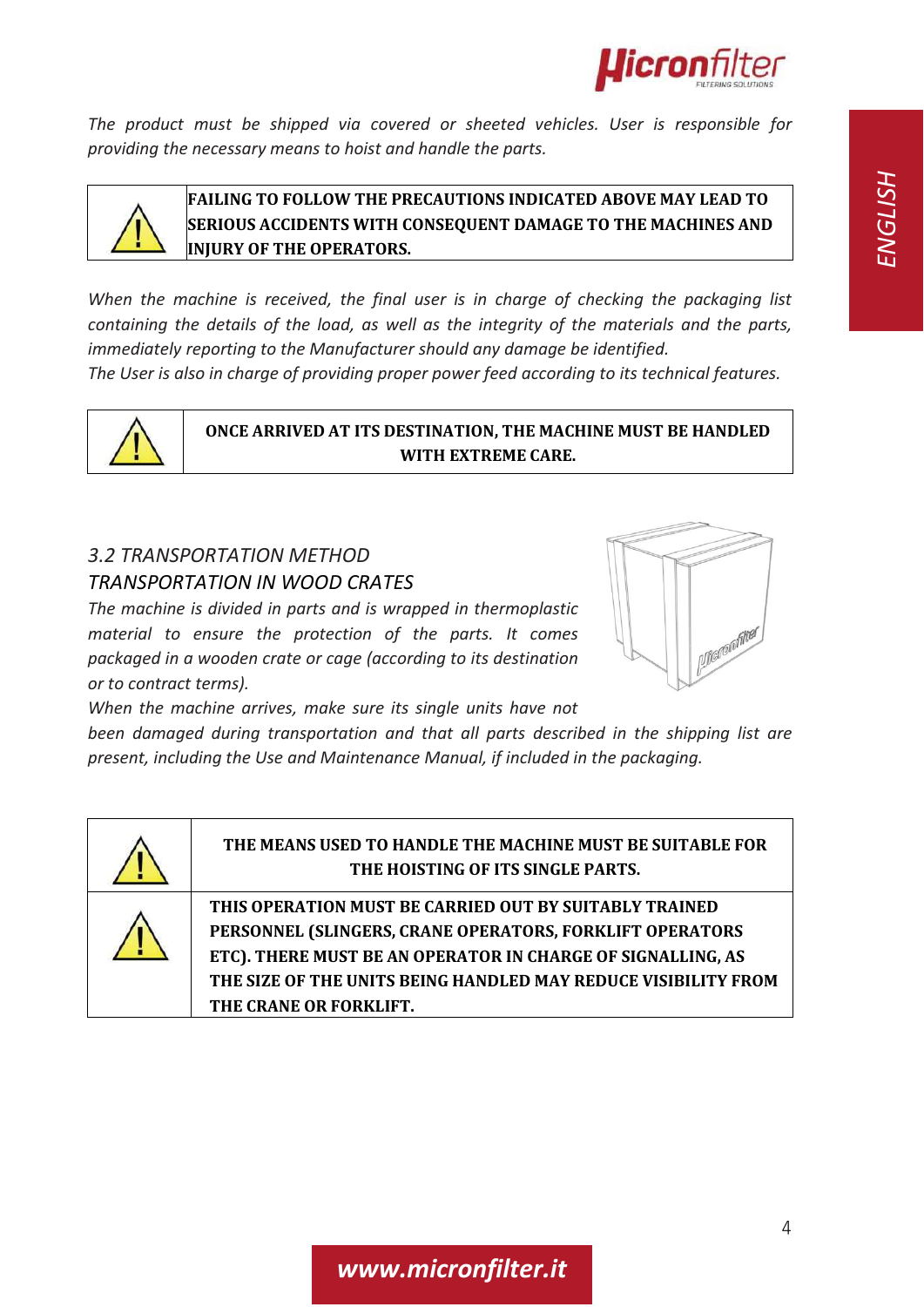

# *TRASPORTATION ON PALLET*

*This transportation method includes anchoring the machine or its parts to a pallet using straps and then covering the parts with thermoplastic material, to protect them during transportation.*





**ATTENTION! DO NOT LOAD UNCOVERED LORRIES WITH PALLETS CONTAINING UNPROTECTED PARTS AND ALWAYS CHECK THE POINT WHERE THE FORKS ENTER BENEATH THE PALLET.**

## *3.3 HANDLING PACKAGED EQUIPMENT*



#### **HANDLING AND TRANSPORTING EQUIPMENT MUST BE IN CHARGE OF SUITABLY TRAINED PERSONNEL.**

## *3.4 REMOVING FROM THE PACKAGING AND HANDLING*

- *1. Remove the polyethylene protection.*
- *2. Remove any wooden blocks nailed to the base of the pallet, from the cage or the crate,*

#### *and strappings, if present.*

*3. Hoist the machine using the 2 lifting points outside the collection tank, as indicated in the figure below.*



## **USE ONLY THE LIFTING POINTS INDICATED IN THE FIGURE TO LIFT AND HANDLE THE MACHINE.**

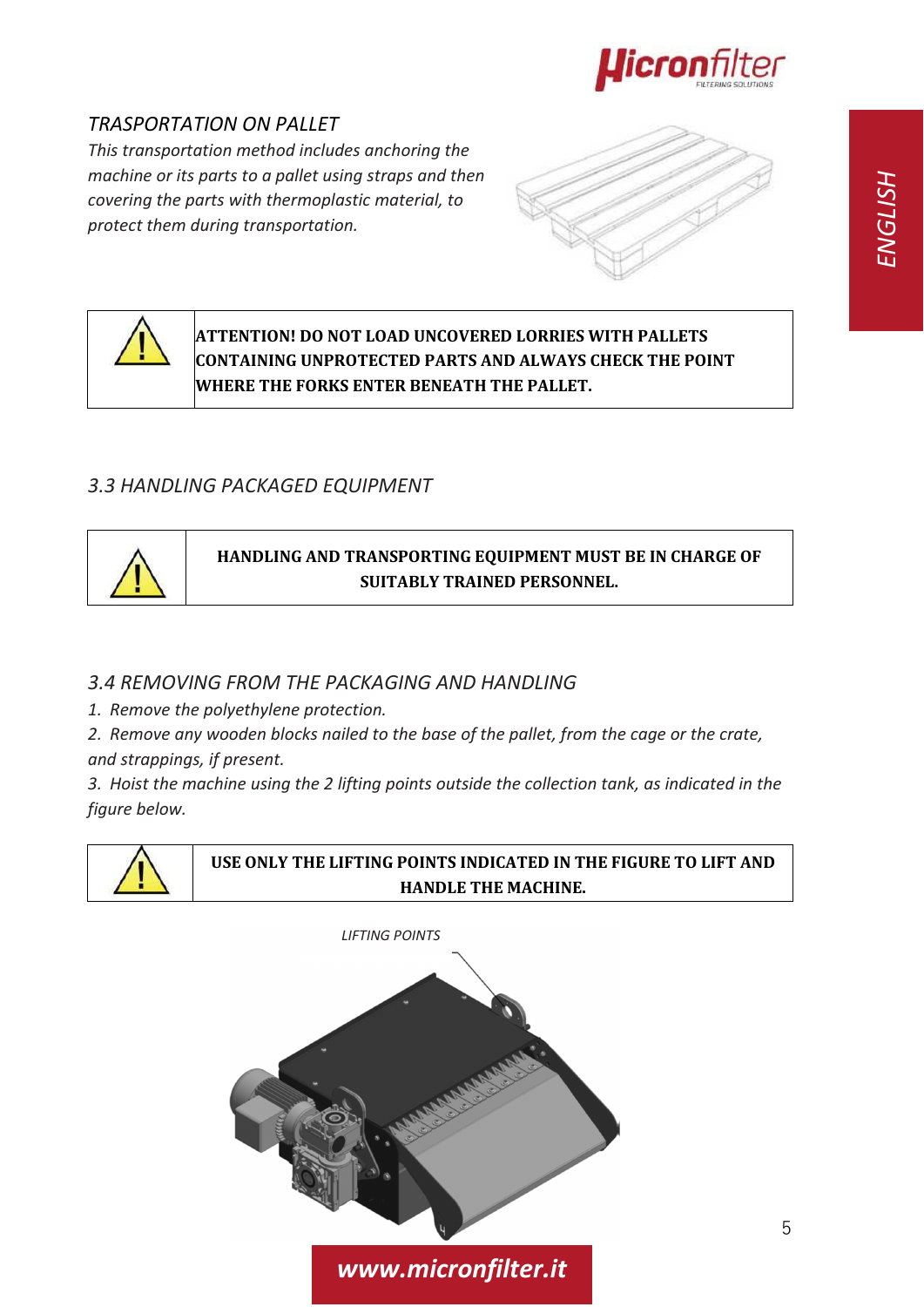

## *3.5 STORAGE*

*The machine can be stored when it is received, taking the following conditions into account:*

- *• The packaging should be intact when the machine is received. If this is not the case, check the integrity of the machine and replace the packaging;*
- *• Make sure the storage place is a closed place;*
- *• Cover the units with plastic tarp to protect the machine from dust, humidity and any other elements that may jeopardise proper operation once the machine is delivered;*
- *• Make sure the surface on which the machine is set to rest can safely support it and is completely flat.*

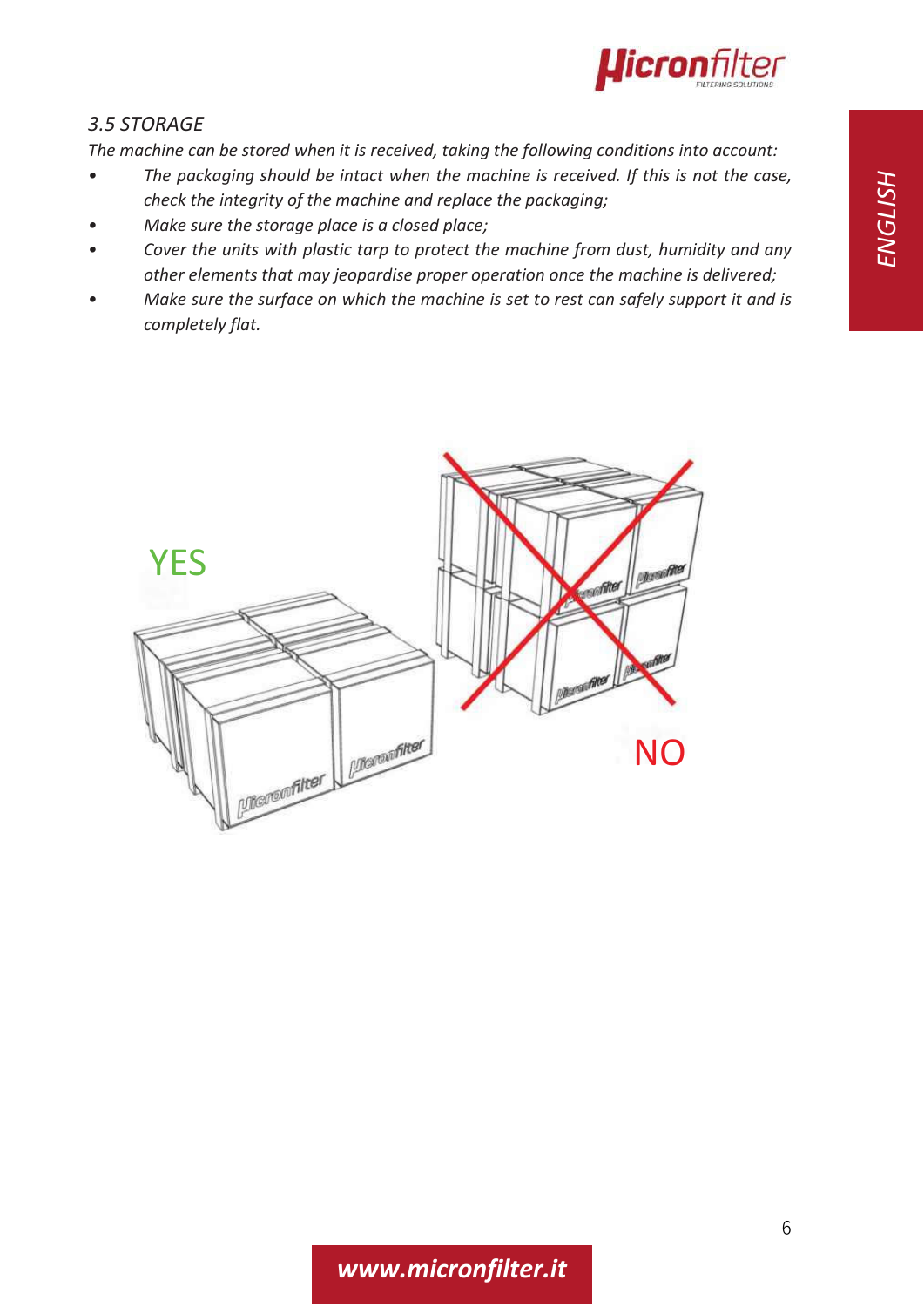

# *4.0 INSTALLATION*



#### **THE CLEANER MUST BE INSTALLED BY SPECIALISED PERSONNEL**

*The place where the cleaner is to be installed must be spacious enough to make it possible to access the machine comfortably and safely, for all routine or extraordinary maintenance operations.*

### *4.1 POSITIONING THE CLEANER*

*Make sure the place where the cleaner is to be installed is perfectly flat. Lift the cleaner using the hooks and place it in its seat, in the tank.*

## *4.2 CONNECTION TO THE WATER MAINS*

*Use a hose connection (not included in the standard supply) to connect a flexible tube to the entrance of the cleaner (see figure on the side). Alternatively, this connection can be made using hydraulic components (tubes, elbows etc), suitably sized.*



#### *4.3 CONNECTION TO THE POWER MAINS*



### **ALL ELECTRIC CONNECTIONS FOR THE CLEANER MUST ONLY BE CARRIED OUT BY SKILLED ELECTRICIANS, WITH THE POWER CUT OFF FROM THE EQUIPMENT. PRIOR TO MAKING THE ELECTRIC CONNECTIONS FOR THE CLEANER, CHECK THE WIRING DIAGRAM ATTACHED TO THIS MANUAL.**

*Make sure the connection voltage is equal to the voltage of the power grid (check the plate attached to the terminal of the motor reducer).*

*Check the information on the plate on the cleaner (verify the electric characteristics in the table below) in order to choose the proper connection materials (sections, cables etc).*

| <b>Cleaner</b>        | <b>Kalamit</b> | <b>Kalamit</b> | <b>Kalamit</b> | <b>Kalamit</b> | <b>Kalamit</b> |
|-----------------------|----------------|----------------|----------------|----------------|----------------|
|                       | 75             | 150            | 250            | 350            | 500            |
| Voltage               | 230/400 V      | 230/400V       | 230/400V       | 230/400V       | 230/400V       |
| Frequency             | 50 HZ          | 50 HZ          | 50 HZ          | 50 HZ          | 50 HZ          |
| Total rated power     | $0.12$ kW      | 0.12kW         | 0.12kW         | 0.12kW         | 0.12kW         |
| Current at full power | 0.62A          | 0.62A          | 0.62A          | 0.62A          | 0.62A          |
| Motor reducer         | Double         | Double         | Double         | Double         | Double         |
| Number of poles       | 6              | 6              | 6              | 6              | 6              |
| Reduction ratio       | <i>1/600</i>   | <i>1/600</i>   | 1/600          | <i>1/600</i>   | 1/600          |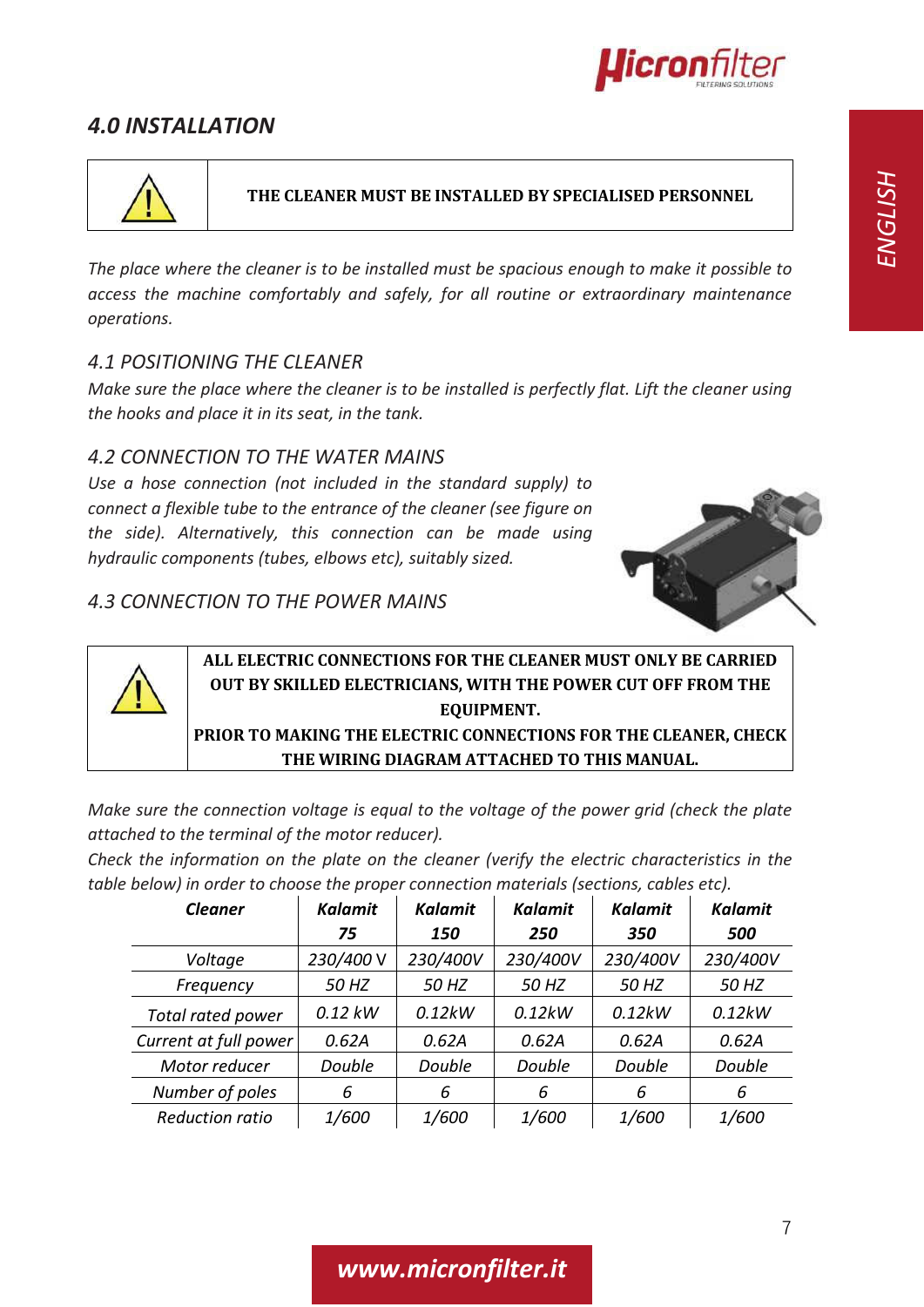

#### *4.4 WIRING DIAGRAM*

*When the lid of the motor reducer is removed (fig. 1), it is possible to directly access the terminal board, where it is possible to create a star/triangle connection as indicated in fig. 2*





# *5.0 PRELIMINARY OPERATIONS AND USE*

#### *5.1 VERIFYING MOTOR ROTATION*

*1. Turn the power switch to ON.*

*2. Press the "I" button of all circuit breakers (if present) inside the electric panel (where provided).*

*3. Close the door of the electric panel and turn the door locking switch to the "I" position.*

*4. Make sure the rotation direction of the motor corresponds to the direction indicated by the arrows on the motors.*

#### *If this is not the case:*

- *1. Turn the power switch to OFF.*
- *2. Turn the door locking switch in the electric panel to the "O" position.*
- *3. Open the electric panel of the cleaner.*
- *4. Invert two of the three phases in the terminal board of the desired utility.*
- *5. Close the electric panel again.*
- *6. Turn the power switch to ON.*
- *7. Turn the door locking switch in the electric panel to the "I" position.*

*8. Make sure the rotation direction of the motor corresponds to the direction indicated by the arrows on the motors.*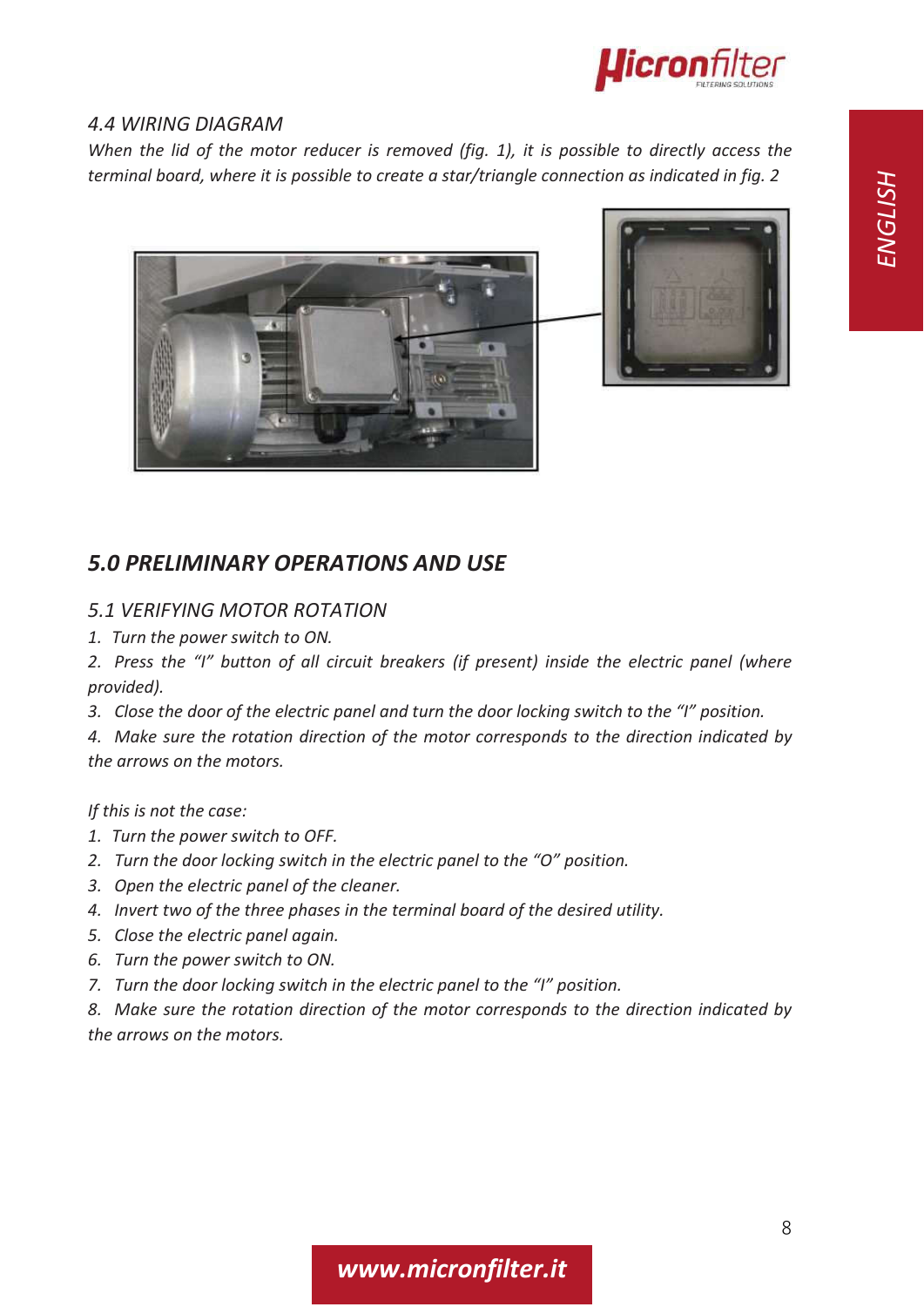

## *5.2 CHUTE REGULATION*

*It is possible to adjust the inclination of the cleaner chute (fig. 1) by loosening the four M6 fixing nuts on the series of chute holes (fig. 2). In general, the highest position of the chute corresponds to drier mud, but it is advisable to try different regulations until you find the proper balance between optimal unloading and desired humidity of the mud.*



#### *5.3 START UP*

*Turn the power switch to ON.*

*Turn the door locking switch in the electric panel to the "I" position.*

## *5.4 STOP*

*Turn the door locking switch in the electric panel to the "O" position.*

## *5.5 PUTTING THE MACHINE TO REST*

*If the machine is expected to remain inactive for a long time, it is advisable to: Run the cleaner before stopping it until all working detritus is discharged and then empty the tank (if present) of cooling fluid and clean the tank. This will prevent the fluid to degrade due to the proliferation of bacteria.*



**WHEN THE MUD IS LEFT FOR LONG INSIDE THE MAGNETIC SEPARATOR, IT DRIES TOO MUCH AND "TURNS INTO CEMENT", IN PARTICULAR WHEN THE RESIDUES ARE VERY FINE (SUCH AS GRINDING MUD). THIS MAY DAMAGE DISKS AND MOTOR REDUCER WHEN THE EQUIPMENT IS TURNED ON AGAIN.**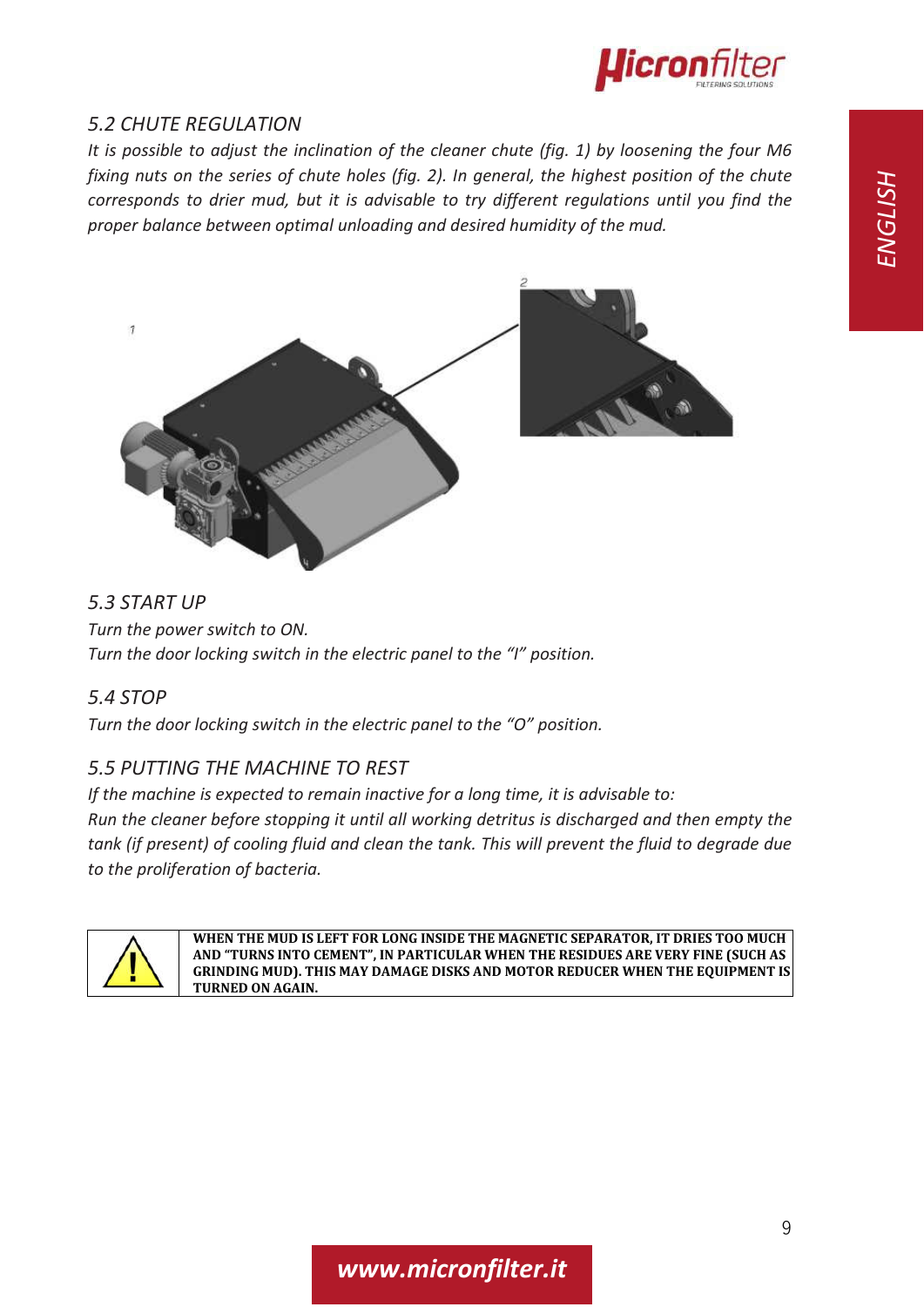

# *6.0 MAIN WARNINGS REGARDING MACHINE USE*

| Personnel/Operators are forbidden from removing the protections installed<br>on the machine/equipment.                                          |
|-------------------------------------------------------------------------------------------------------------------------------------------------|
| It is forbidden to use the machine, which has an electric motor, in the<br>presence of natural gas, benzene vapours or other flammable vapours. |
| It is forbidden to approach, trespass or remain in the area where this symbol<br>is displayed.                                                  |
| It is forbidden to operate this piece of equipment if you are not a qualified<br>operator.                                                      |
| It is forbidden to carry out maintenance operations in the presence of moving<br>equipment.                                                     |
| Persons with heart conditions are absolutely forbidden from entering when<br>this sign is displayed.                                            |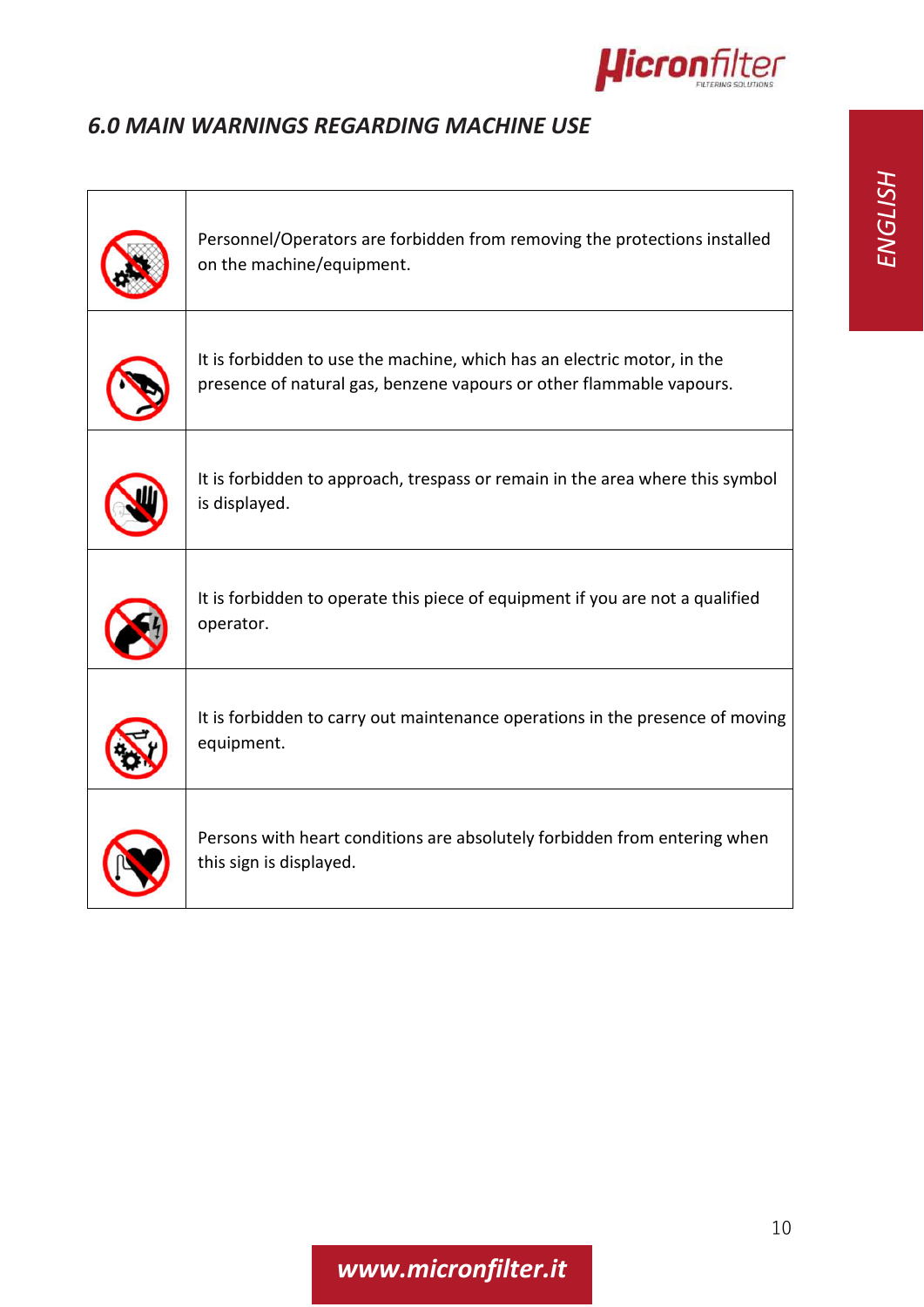

| Indicates danger with risk of accident, including death, for the Operator. Pay<br>maximum attention to the text indicated by this symbol.                                                                                     |
|-------------------------------------------------------------------------------------------------------------------------------------------------------------------------------------------------------------------------------|
| Indicates the presence of magnetic or electromagnetic fields at a close<br>distance, which may compromise the good functioning of the control panel.                                                                          |
| Indicates a danger due to the presence of moving parts.<br>The Operator must pay maximum attention to the signs and the areas where<br>this symbol is displayed, and always respect the safety distances indicated.           |
| Indicates a danger due to the presence of submerged moving parts. The<br>Operator must pay maximum attention to the signs and the areas where this<br>symbol is displayed, and always respect the safety distances indicated. |
| Indicates a danger with risk of having one's limbs dragged due to the<br>presence of moving belts or chains. Pay maximum attention to the signs and<br>the areas where this symbol is displayed.                              |
| Indicates a danger with risk of having one's limbs caught due to the presence<br>of moving parts. Pay maximum attention to the signs and the areas where this<br>symbol is displayed.                                         |
| Indicates a danger with risk of amputation due to the presence of sharp<br>moving parts. Pay maximum attention to the signs and the areas where this<br>symbol is displayed.                                                  |
| Indicates a danger with risk of crushing due to the presence of moving parts.<br>Pay maximum attention to the signs and the areas where this symbol is<br>displayed.                                                          |
| Indicates a danger with risk of electric shock due to the presence of live parts.<br>Pay maximum attention to the signs and the areas where this symbol is<br>displayed.                                                      |
| Indicates a danger with risk of burns due to the presence of high<br>temperatures. Pay maximum attention to the signs and the areas where this<br>symbol is displayed.                                                        |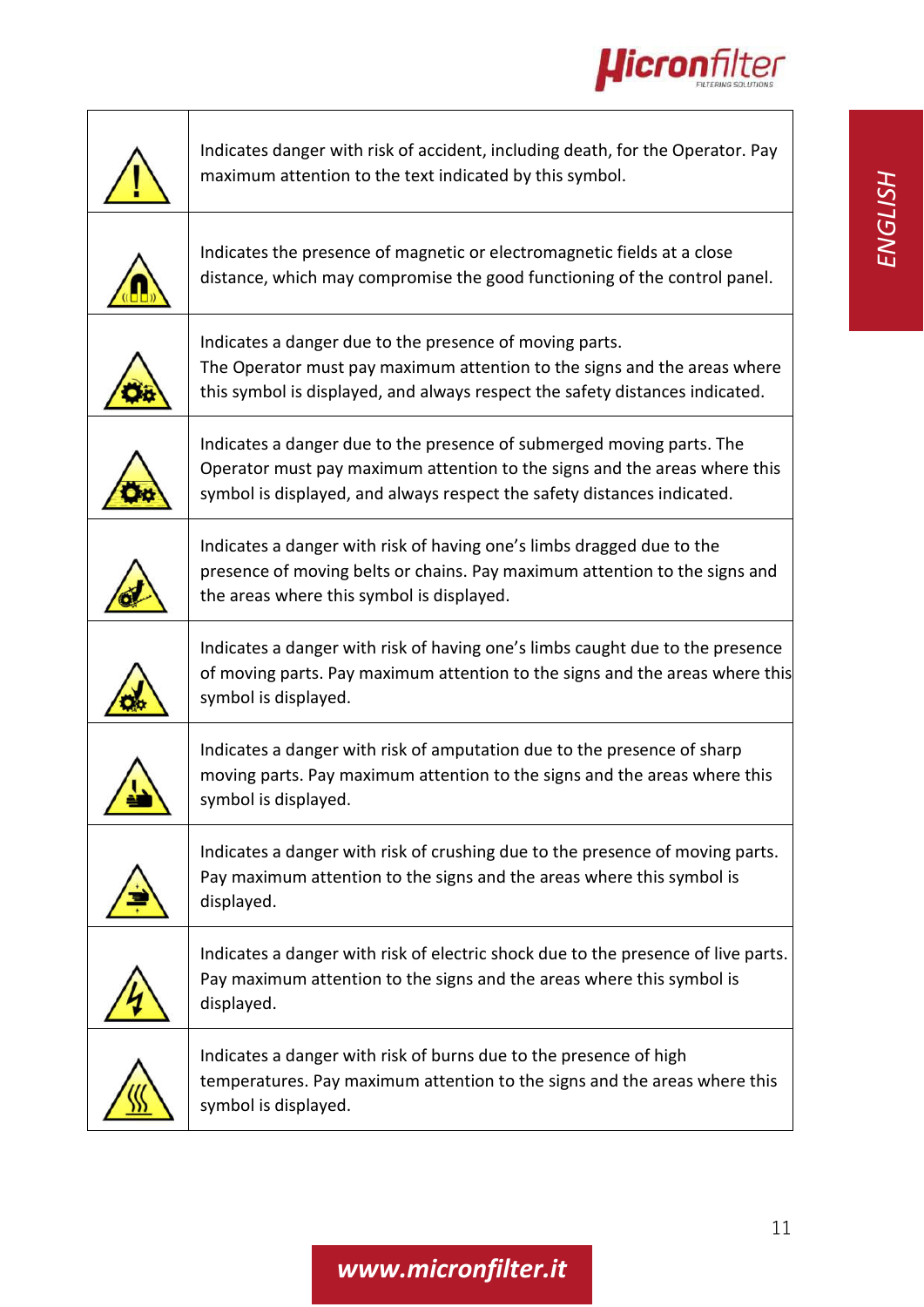

## *6.1 METHODS OF USE AND LIMITATIONS*

*The Kalamit cleaners were devised for the filtration of cooling and lubricating fluids with maximum viscosity of 20 cSt at 40° C.*







**THE CLEANERS WERE NOT DEVISED TO BE USED IN POTENTIALLY EXPLOSIVE PLACES**



#### **THE COMPANY CANNOT BE HELD LIABLE FOR DAMAGE TO PEOPLE OR THINGS CAUSED BY IMPROPRE USE OR BY VARIATIONS OF DESIGN PARAMETERS**

*Note: Any use that compromises the function, integrity, safety of the machine's structure, of either its mechanical or electrical equipment or any component used for control or connection is considered improper. The Micronfilter s.r.l. technical service is always available for any additional information on the use of the product.*

#### *6.2 RESIDUAL RISKS INVOLVING THE MACHINE*

*Considerations regarding safety conditions and residual risks.*



**THIS PIECE OF EQUIPMENT WAS DESIGNED WITH MAXIMUM POSSIBLE LIMITATION OF SOURCES OR SITUATIONS OF DANGER. SUCH SITUATIONS CAN ONLY HAPPEN WHEN THE INSTALLATION INSTRUCTIONS ARE NOT FOLLOWED OR WHEN THE PRODUCT IS USED IMPROPERLY.**

## *DANGERS DERIVING FROM CONTACT BETWEEN THE PRODUCT AND OBJECTS OR PEOPLE*

*The rotary movement of the magnetic drum may be dangerous. This movement can cause serious injury to any Operator who comes into contact with it. The protections ensure enough safety in normal working conditions. It is obligatory to pay maximum attention.*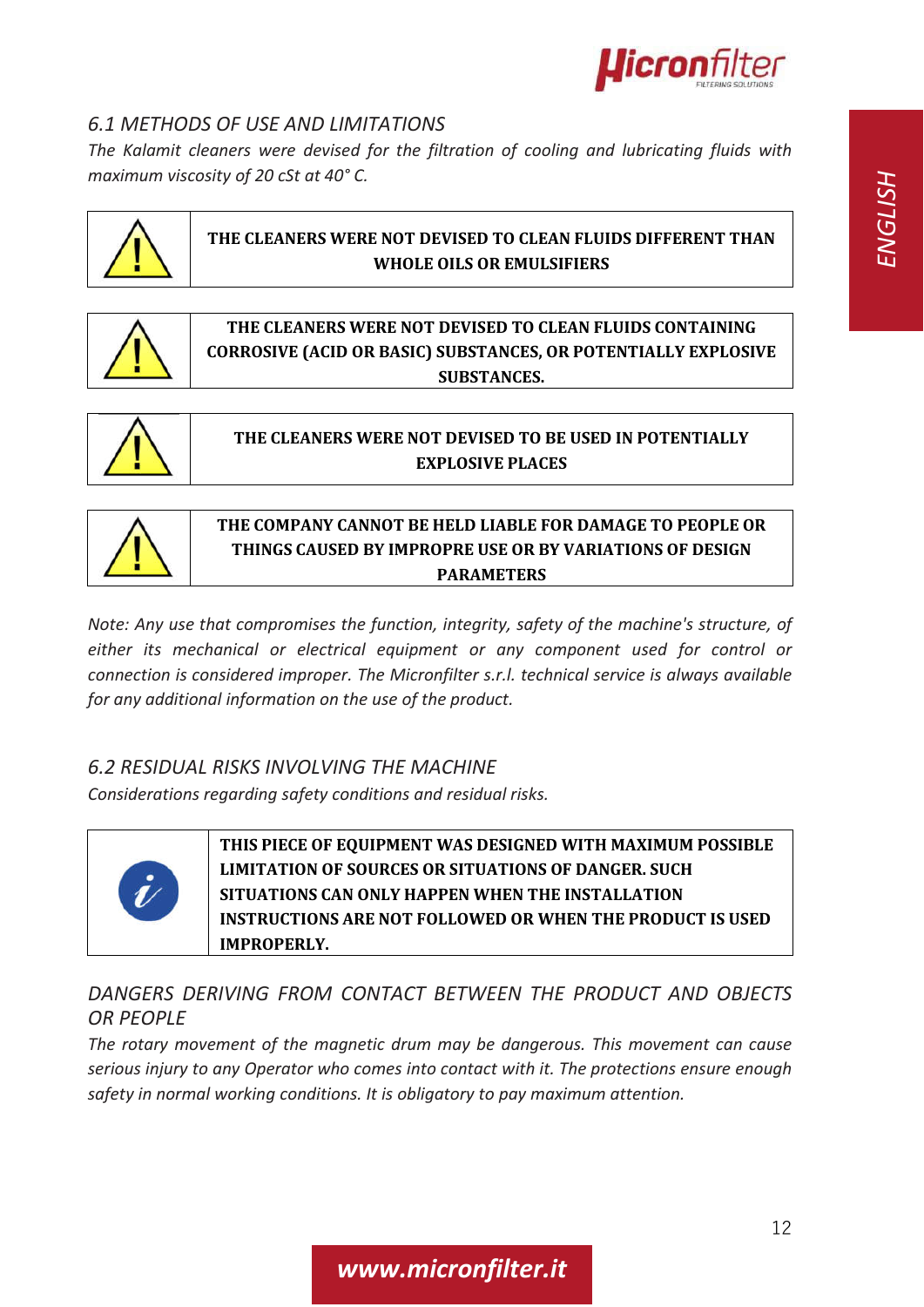

## *SAFETY RULES FOR ELECTRIC EQUIPMENT*

*The causes of electric shocks are well known and it is not difficult to prevent them, as long as attention is constant. To reduce the number of electric accidents, the personnel involved must be informed on the potential risks and instructed on how to use safety procedures. DUTIES OF THE PEOPLE IN CHARGE*

*The people in charge must be informed of the potential risks existent in the system and control the personnel working with electric equipment. This control action consists of identifying possible risk conditions and investigating problems found by the personnel during maintenance interventions. Every defective part must be repaired or replaced immediately. The person in charge must insist on the use of safety measures, without tolerating or accepting deviations, as these may cause injury to people and damage to the machinery.*



| Pos. | Area identification  | <b>Risk</b>                                          | <b>Symbol</b> |
|------|----------------------|------------------------------------------------------|---------------|
|      | <b>Magnetic drum</b> | Limb crushing<br>Limb dragging<br>Burns to the limbs |               |
|      | <b>Motorisation</b>  | Electric shocks<br>Burns to the limbs                |               |

| Should one or more protections be absent                                                      |                                                      |                                                                                                                                                                                           |  |
|-----------------------------------------------------------------------------------------------|------------------------------------------------------|-------------------------------------------------------------------------------------------------------------------------------------------------------------------------------------------|--|
| Type of risk                                                                                  | Consequences to people                               | <b>Risk conditions</b>                                                                                                                                                                    |  |
| Introducing limbs in<br>$\bullet$<br>point I<br>Introducing limbs in<br>$\bullet$<br>point II | Type of consequences:<br><b>Shearing</b><br>Crushing | Machine in function<br>Failure to respect safety<br>$\bullet$<br>regulations<br>Non-instructed personnel<br>$\bullet$<br><b>Voluntariness</b><br>$\bullet$<br>Absence of PPE<br>$\bullet$ |  |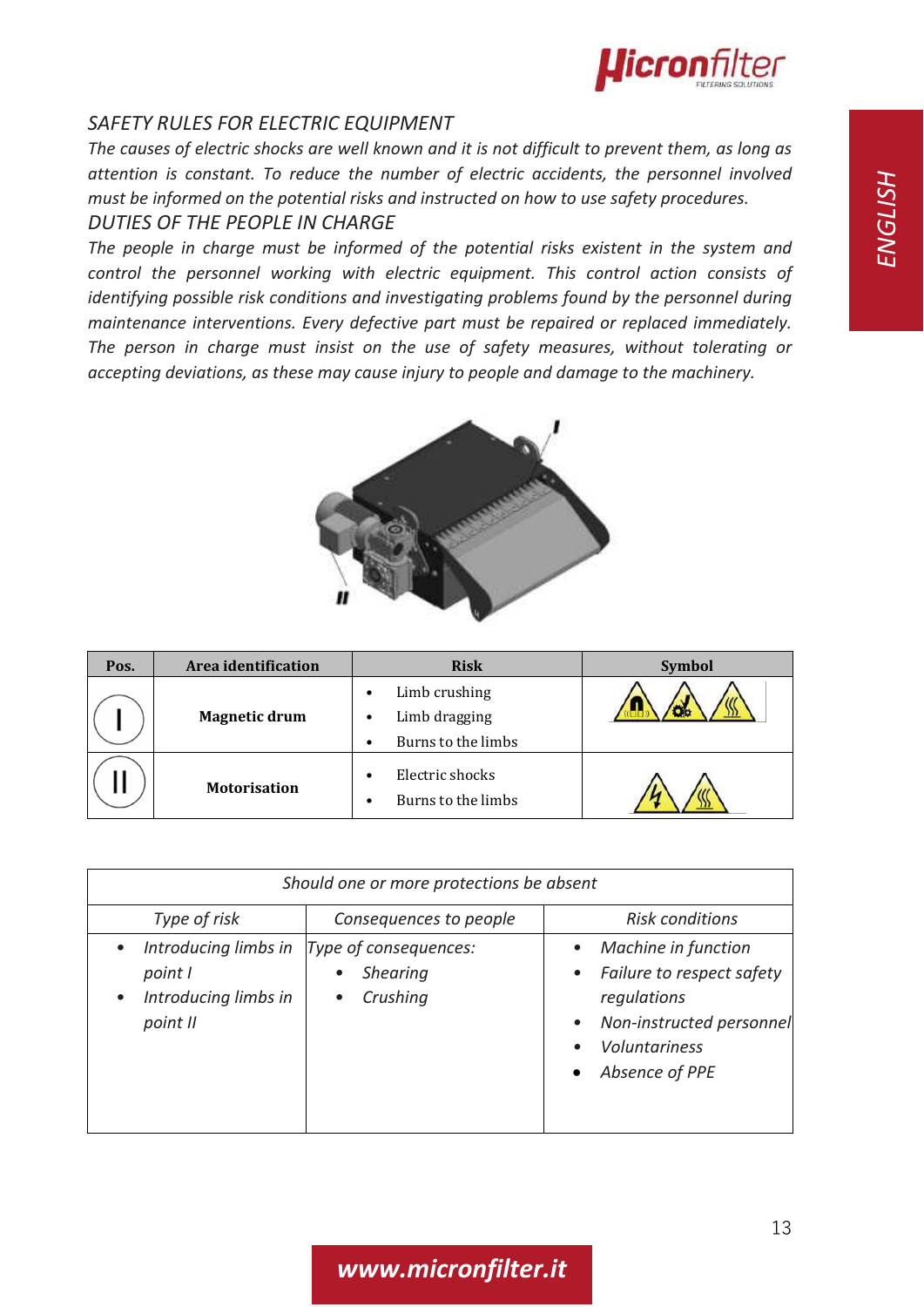



## *6.3 RoHS European Directives*

*Micronfilter s.r.l. hereby declares that its products are expressly manufactured according to the requests of directive 2011/65/EU regarding restrictions of use of potentially dangerous materials, called RoHS, with particular reference to the limitation of the following dangerous substances:*

*Lead (Pb) - Mercury (Hg) - Cadmium (Cd) - Hexavalent chromium (Cr VI) - Polybrominated biphenyls (PBBs) - Polybrominated phenyl ethers (PBDEs).*

*As for the conformity of each single part, it is not technically possible to analyse each in turn. Micronfilter s.r.l. therefore trusts the declaration of conformity issued by each single supplier.*

## *7.0 SCHEDULED MAINTENANCE AND INSPECTIONS*



**DO NOT PERFORM ANY MAINTENANCE PROCEDURES WITH THE FILTER RUNNING OR CONNECTED TO ANY ELECTRICAL POWER SOURCE. PADLOCK THE CONTROLS DURING MAINTENANCE TO AVOID UNDESIRED START UPS.**



**NEVER USE ANY INFLAMMABLE FLUIDS WHEN CLEANING THE FILTERS.**

**SCHEDULED MAINTENANCE PROCEDURES MUST BE CARRIED OUT BY SKILLED PERSONNEL FAMILIAR WITH THE PROCEDURES AND PRECAUTIONS TO BE ADOPTED.**

*1. Clean the scraping blade of the magnetic separator to remove mud residues and use clean cooling fluid to wash the disk area and the mud chute. Working residues that remain too long within the scraping blade may solidify and block the disks.*

*2. At regular intervals, it is necessary to check the regulation of the scraping blade. In* 

*general, the distance between the blade combs and the disks must be somewhere between 0.2 and 0.5 mm. As the blades and disks get worn, this distance increases, therefore reducing the efficiency of the equipment. When this happens, replace the scraping blade.*

*3. Keep the cooling flaps of the motor reducer clean. The fan cover for the motor must always be kept clear from occlusions, to make sure the cooling process is effective.*

*4.The cleaners are equipped with self-aligning supports for the shaft. Once a year, the bearings must be greased using the nozzle provided (see figure).*

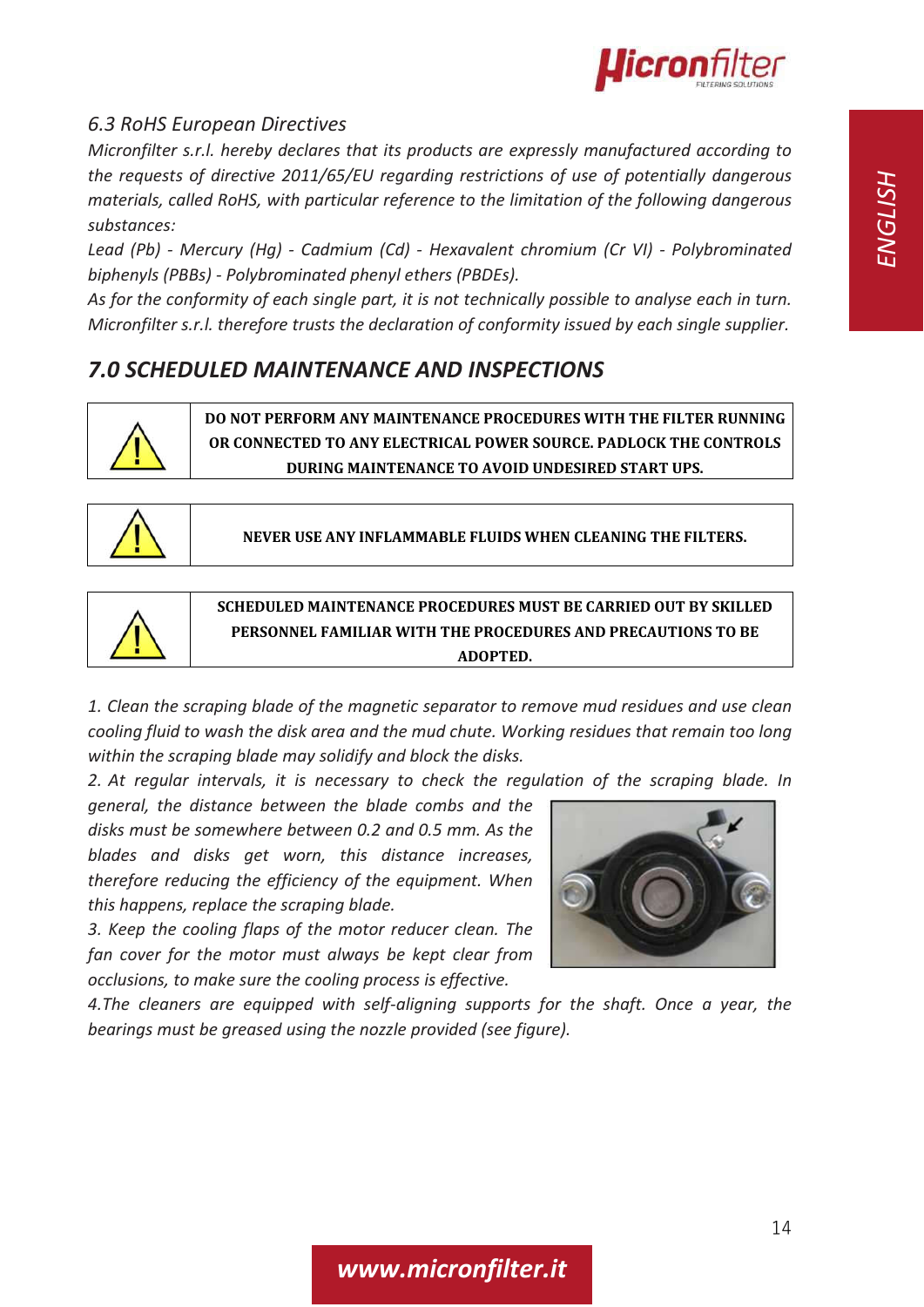



# *7.1 REPLACING THE MOTOR*

*Motor replacing operations on the reducer:*



- *• Place the door-blocking switch on the electric panel of the system on O;*
- *• Disconnect the cables involved (1);*
- *• Loosen the screws that fix the motor (2);*
- *• Slide the motor out (3);*
- *• Insert the new motor;*
- *• Lock the screws that fix the motor;*
- *• Reconnect the cables involved;*
- *• Clean the working area;*
- *• Resume the work cycle.*



## *8.0 MARK AND CERTIFICATIONS*

*The Kalamit filters were examined in accordance with the EEC Machine Directive 2006/42 and its modifications, the EMC 2004-108 regarding Electromagnetic Compatibility. Its certification is made known by the placing of the CE mark on the machine and by the declaration of conformity that is annexed to this manual.*

*N.B.*

*The EC mark and the declaration of conformity are issued exclusively for machines complete with each single part (filter frame with relative protections, tank, pump and cabled electric board). The filter is to be considered part of a more complex machine, in which it is destined to be incorporated. For this reason it is not complete with all safety devices requested by directive EC 2006/42 and its modifications. It is therefore FORBIDDEN to start the "machine*  part" supplied before the machine in which it will be incorporated, and of which it will *become a part, has been identified and declared to be in conformity to directive 2006/42 and its modifications.*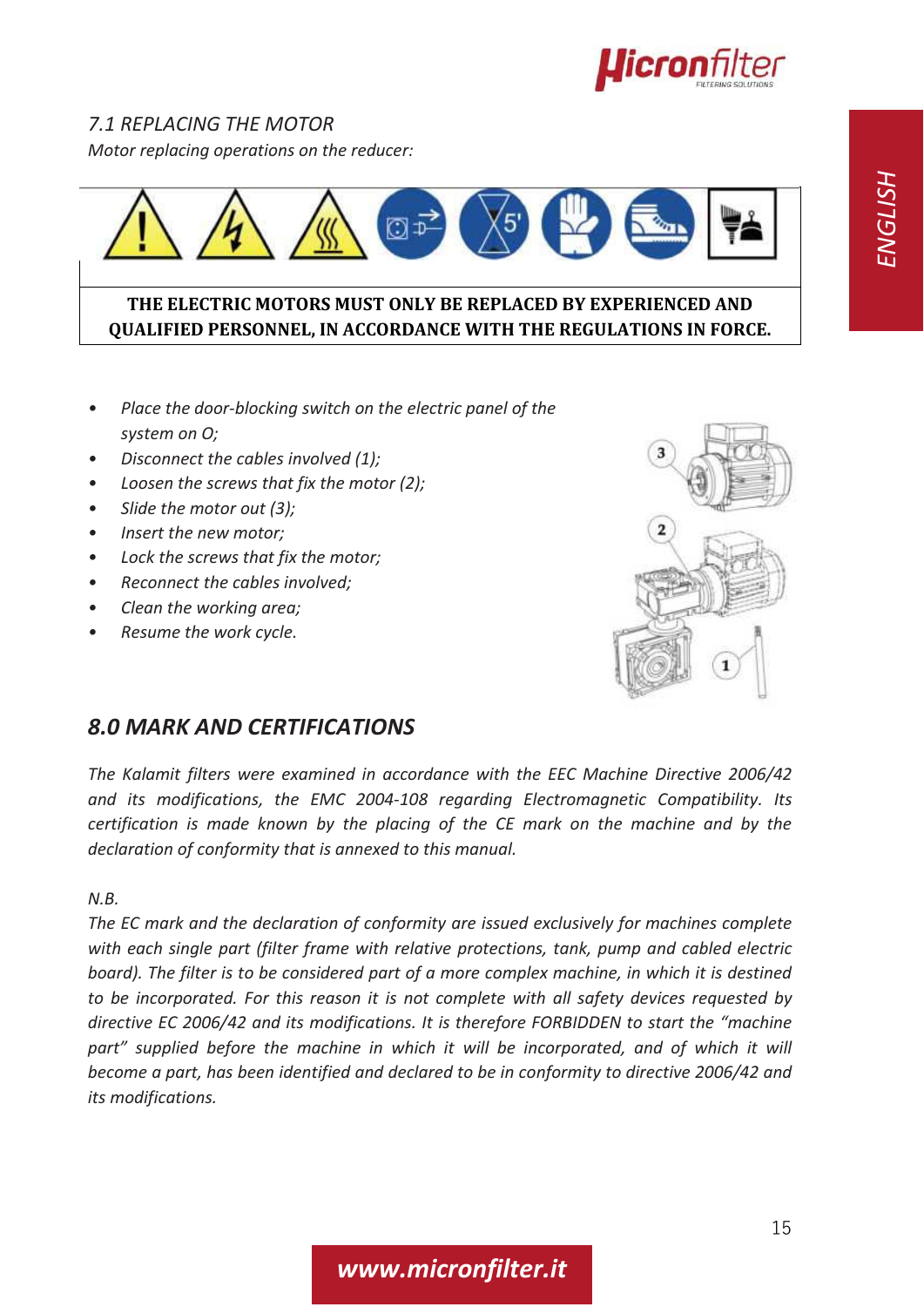

## *9.0 SYMBOLS AND CAUTION SIGNS*

*These symbols*  $\frac{1! \sqrt{4}}{2}$ , together with the relative warning messages, indicate the *potential for risk that comes from the non-compliance with the requirements to which they have been linked, as specified below.*



*Sticker indicating that on the control panel there are live parts with 400V*



*Sticker indicating the anchorage points to hoist the filter*



*Sticker indicating the rotation direction of the motor.*



*EC label (only for complete filters) indicating series, model and serial number of the product supplied, in addition to significant information on the technical features and performance figures of the equipment.*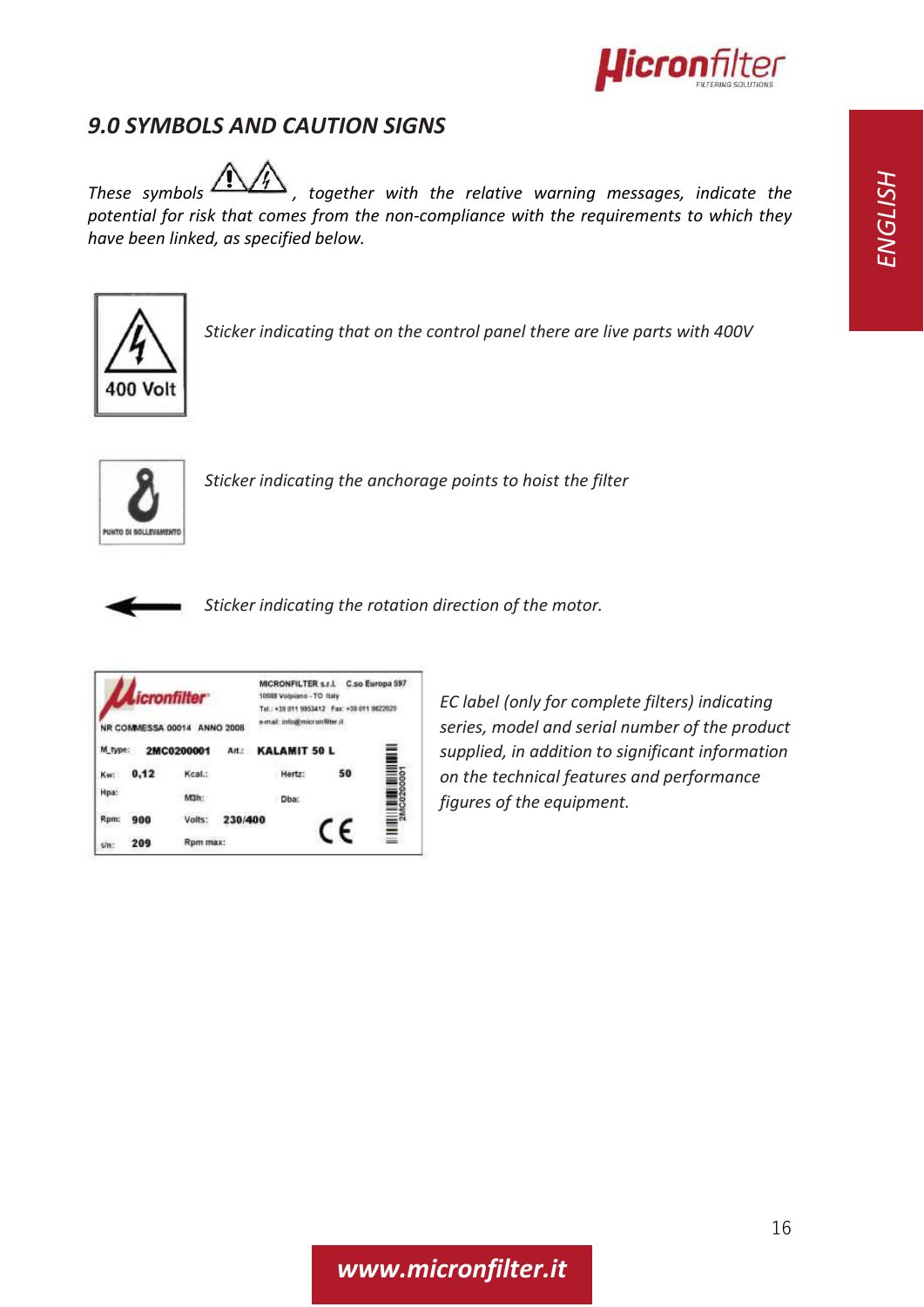

# *10.0 TECHNICAL INFORMATION ON THE FILTER*

*10.1 DIMENSIONS*



|                    |      | Β          |            | ח   |
|--------------------|------|------------|------------|-----|
| <b>KALAMIT 75</b>  | 436  | <i>180</i> | <i>130</i> | 103 |
| KALAMIT150         | 556  | 300        | 250        | 103 |
| <b>KALAMIT 250</b> | 716  | 460        | 410        | 103 |
| <b>KALAMIT 350</b> | 916  | 660        | 610        | 103 |
| <b>KALAMIT 500</b> | 1196 | 940        | 890        | 103 |

*Note: Upon request, Kalamit filters can be supplied with plates for fluid entrance with 1 or more connections and with different diameters.*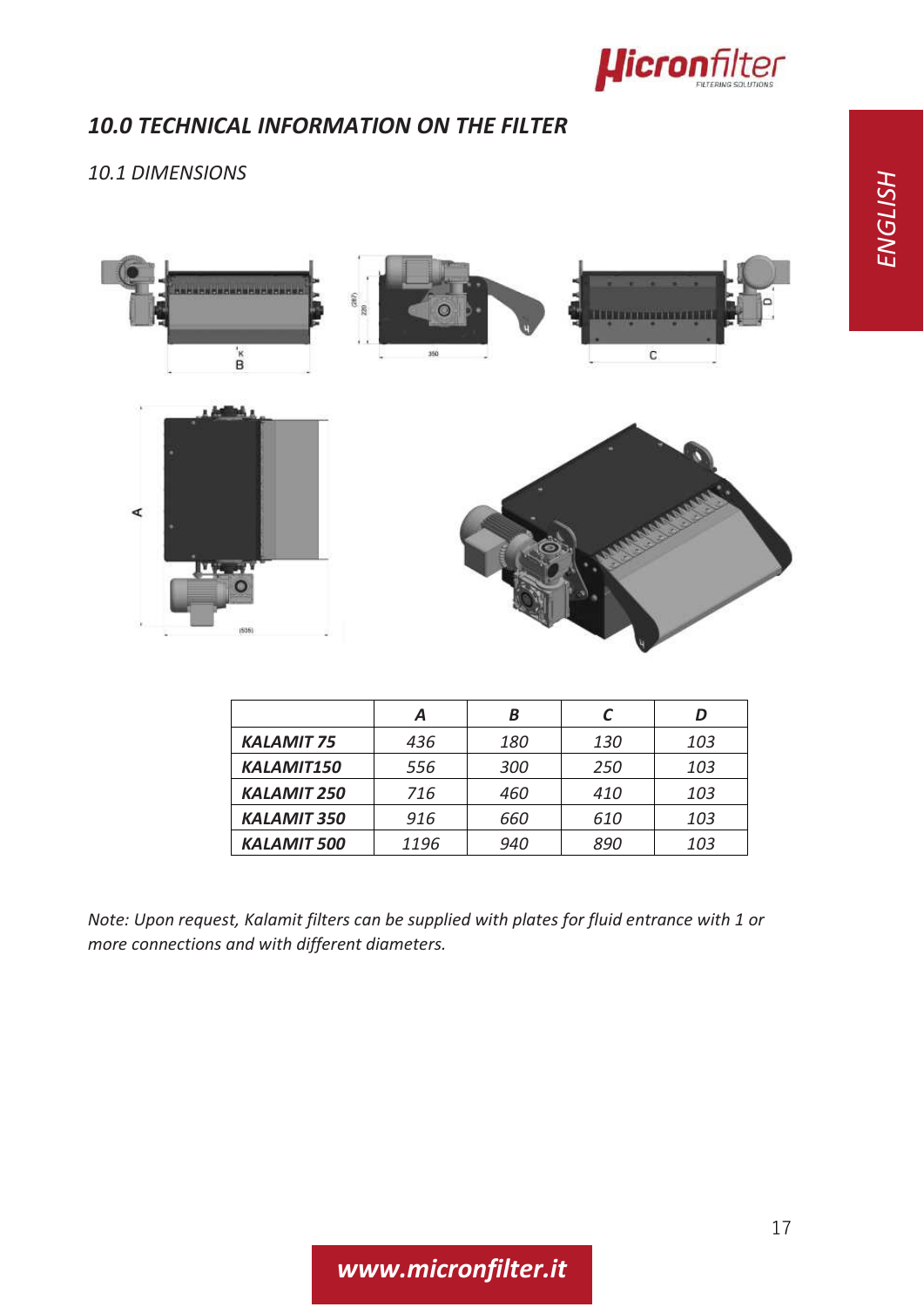

## *10.2 TECHNICAL TABLE*

| <b>Cleaner</b>     | <b>Capacity in</b><br>emulsion<br>1/min | <b>Capacity in</b><br>whole oil<br>1/min | <b>Total installed</b><br>power<br>kW | <b>Acoustic</b><br>pressure<br>dB(A) |
|--------------------|-----------------------------------------|------------------------------------------|---------------------------------------|--------------------------------------|
| <b>KALAMIT 75</b>  | 75                                      | 37.5                                     | 012                                   | $<$ 70                               |
| <b>KALAMIT150</b>  | <i>150</i>                              | 75                                       | 012                                   | $<$ 70                               |
| <b>KALAMIT 250</b> | 250                                     | 125                                      | 012                                   | $<$ 70                               |
| <b>KALAMIT 350</b> | 350                                     | 175                                      | 012                                   | $<$ 70                               |
| <b>KALAMIT 500</b> | 500                                     | 250                                      | 012                                   | $<$ 70                               |

# *10.3 LIST OF THE MAIN PARTS OF THE CLEANER*



| POS. | <b>DESCRIPTION</b>                    |
|------|---------------------------------------|
| 1    | Frame                                 |
| 2    | Chute with adjustable<br>inclination  |
| 3    | Support                               |
| 4    | Protection with<br>jet-breaking blade |
| 5    | Motor reducer with sealing<br>disk    |
| 6    | Gasket                                |
| 7    | Comb                                  |
|      | Magnetic disk and spacers<br>unit     |

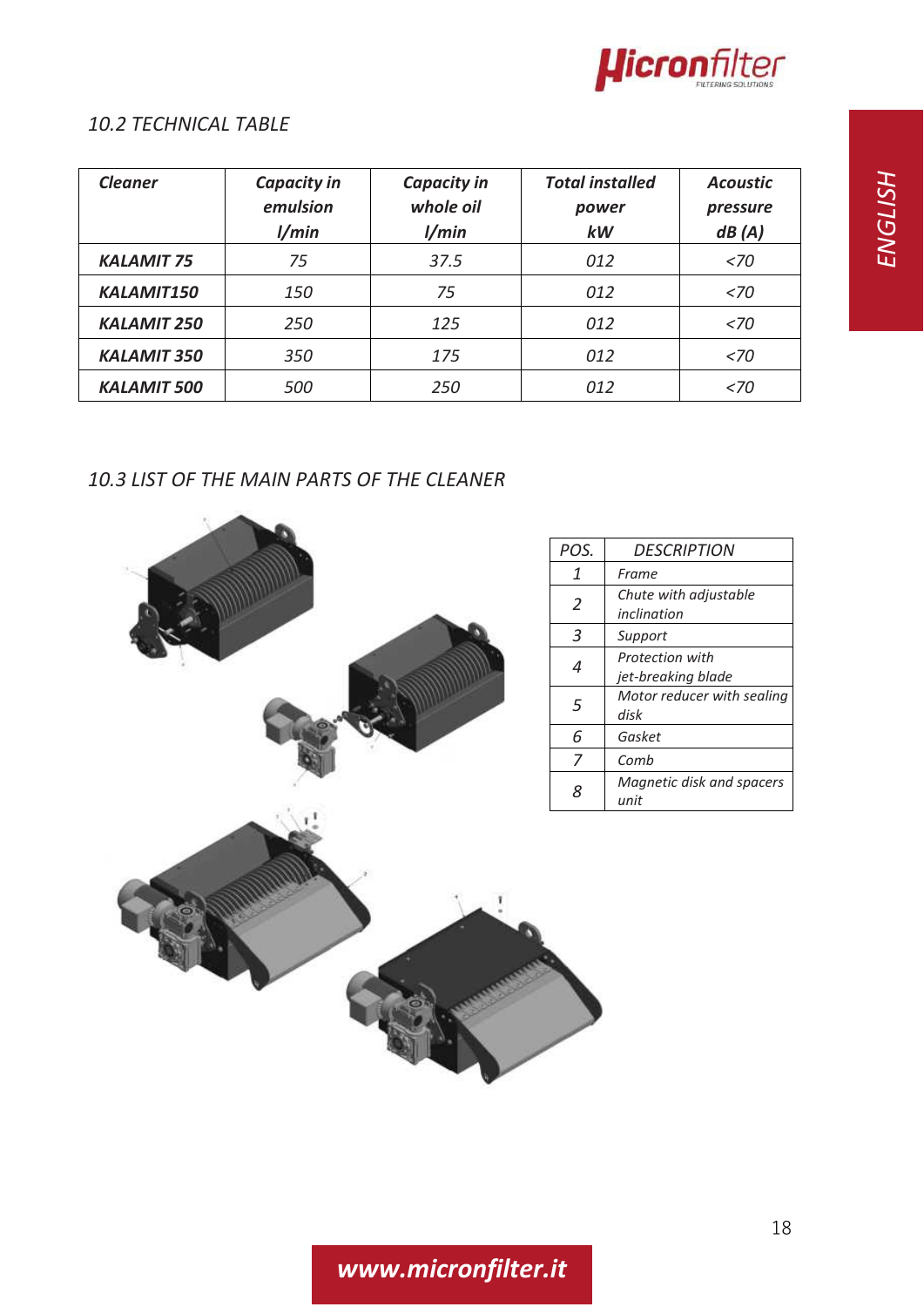

# *11.0 KALAMIT MAGNETIC FILTER*

| SYMPTOM                                | <b>CAUSE</b>                                                                                                              | <b>SOLUTION</b>                                                                                                                     |
|----------------------------------------|---------------------------------------------------------------------------------------------------------------------------|-------------------------------------------------------------------------------------------------------------------------------------|
| Motor does not work                    | No power<br>$\bullet$<br><b>Blown motor</b>                                                                               | Check power current<br>$\bullet$<br>Check phase continuity<br>and any phase that may                                                |
| Reducer does not work                  | <b>Blown motor</b><br>$\bullet$<br>Switch between motor and<br>reducer is broken/absent<br>Defective reducer              | have short-circuited<br>Check the motor<br>$\bullet$<br>Disassembly and<br>$\bullet$<br>inspection<br>Disassembly and<br>inspection |
| Motor reducer transmission<br>failure  | Motorised shaft<br>$\bullet$<br>connection switch<br>Hardened muds or chips                                               | Disassembly and<br>$\bullet$<br>inspection<br>Disassembly and<br>inspection                                                         |
| Very noisy motor reducer               | Bearings are worn<br>$\bullet$<br>Gears are worn/broken                                                                   | • Disassemble and check<br>bearing replacement<br>Disassemble and check<br>bearing replacement                                      |
| Electric protections have<br>tripped   | Motor absorption is<br>$\bullet$<br>excessive<br>Motor temperature is high                                                | Check voltage/power<br>$\bullet$<br>current and phases<br>Check for unexpected work<br>conditions                                   |
| Magnetic drum does not turn            | • Motorised shaft<br>connection switch<br>Hardened muds or chips                                                          | • Disassembly and<br>inspection<br>Disassembly and<br>inspection                                                                    |
| The combs do not discharge<br>the muds | Combs are worn<br>Material has hardened on<br>$\bullet$<br>the combs<br>The material being worked<br>is not magnetic iron | Replacement<br>$\bullet$<br>Disassembly and cleaning<br>Test                                                                        |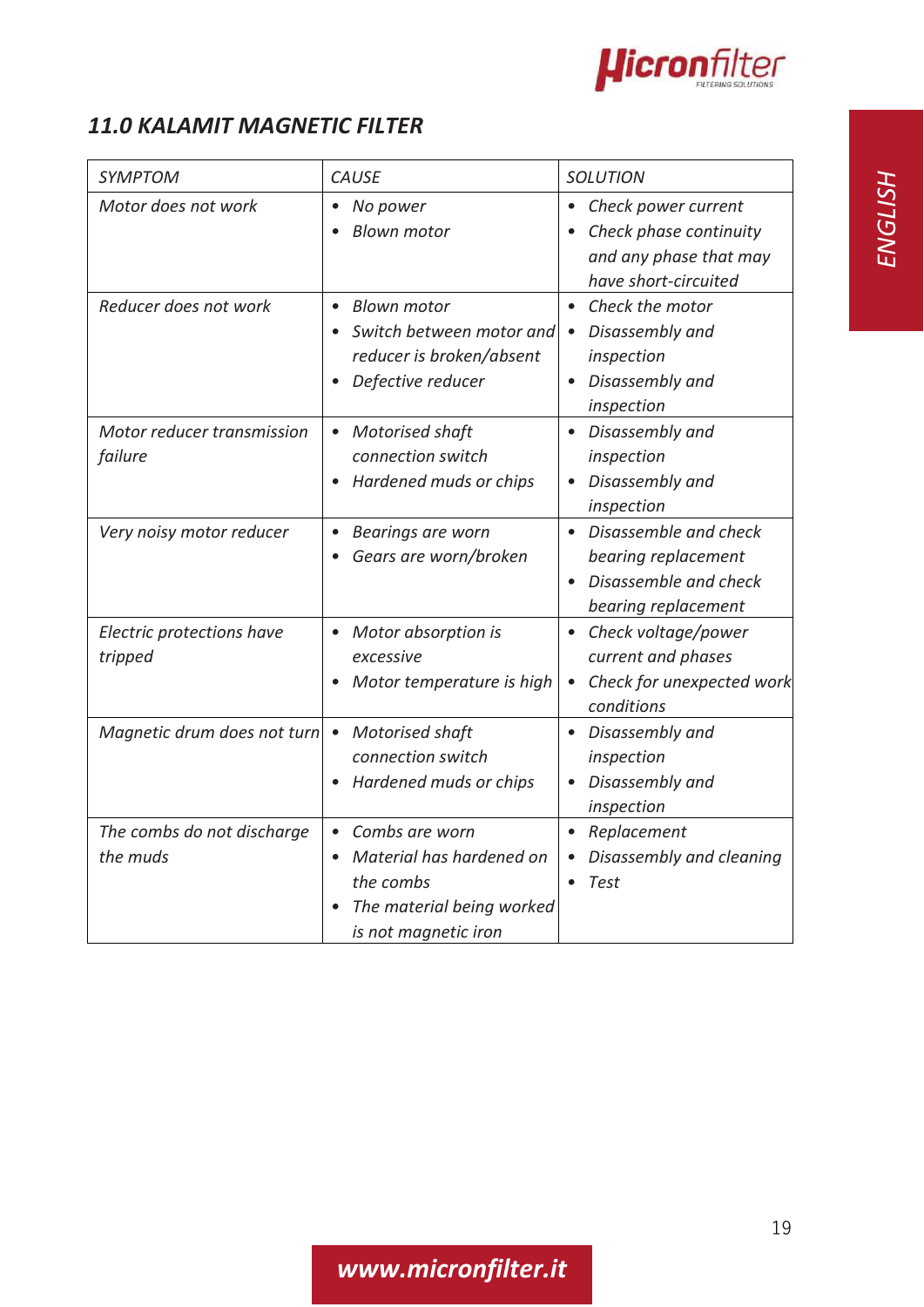

# *12.0 MACHINE DEMOLITION*

*In this operation it is necessary to carefully consider the nature of the material introduced in the filtration units, as their deposits will be abundant both in the tanks and in the piping. It is therefore necessary to carefully clean all parts destined to elimination.*

*The manufacturing of this machine did not use any materials whose elimination might be a problem.*

*Start by separating the materials, which usually are:*

- *• Ferrous, magnetic (the latter are present in some systems).*
- *• Copper, especially in electric systems and in motors*
- *• Aluminium*
- *• Stainless steel*
- *• Bronze and other alloys*
- *• Plastic*
- *• Rubber and rubber products*
- *• Other non-metal products*



**WARNING THE MATERIALS MUST BE COLLECTED AND DISPOSED OF ACCORDING TO THE REGULATIONS IN FORCE IN THE COUNTRY WHERE IT IS BEING DISPOSED**



**THE MANUFACTURER CANNOT BE HELD LIABLE FOR ANY DAMAGE TO PEOPLE OR THINGS DERIVING FROM THE REUSE OF SINGLE MACHINE PARTS FOR FUNCTIONS OR ASSEMBLY SITUATIONS DIFFERENT THAN THE ORIGINAL ONES FOR WHICH THE MACHINE WAS DESIGNED.**



*Finally, the different parts must be disposed of at suitable places, fully respecting the laws in force in the country where the machine is being displaced, in terms of waste management and separate waste collection, taking into account the materials that make up the pump.*